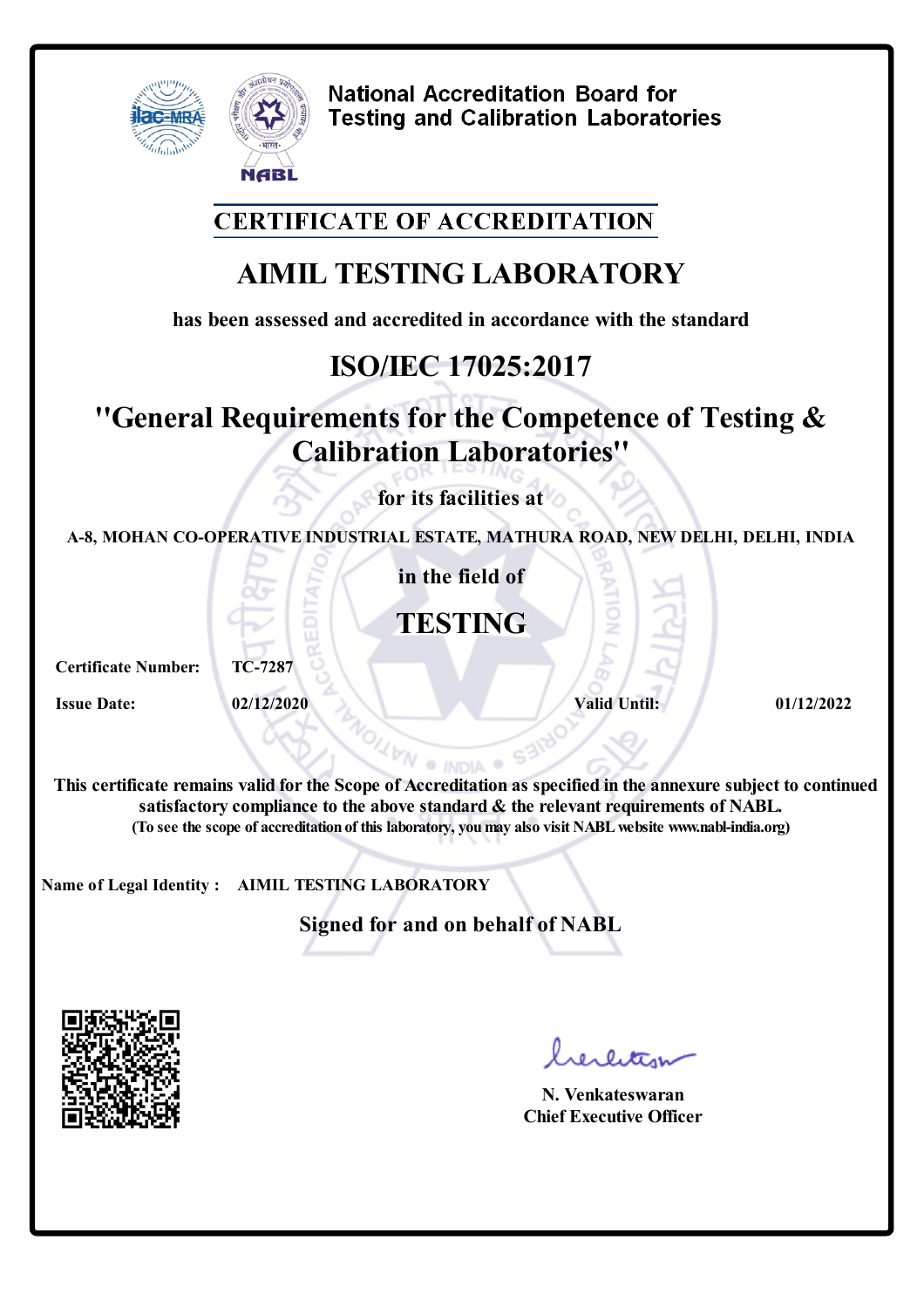



### **National Accreditation Board for Testing and Calibration Laboratories**

# **SCOPE OF ACCREDITATION**

**Accreditation Standard** ISO/IEC 17025:2017 **Validity** 02/12/2020 to 01/12/2022 **Last Amended on** -

**Laboratory Name :** AIMIL TESTING LABORATORY, A-8, MOHAN CO-OPERATIVE INDUSTRIAL ESTATE, MATHURA ROAD, NEW DELHI, DELHI, INDIA

**Certificate Number** TC-7287 **Page No** 1 of 2

| S.No                      | Discipline / Group                               | <b>Materials or Products tested</b> | Component, parameter or<br>characteristic tested /<br><b>Specific Test Performed /</b><br>Tests or type of tests<br>performed | <b>Test Method Specification</b><br>against which tests are<br>performed and / or the<br>techniques / equipment<br>used |  |  |  |
|---------------------------|--------------------------------------------------|-------------------------------------|-------------------------------------------------------------------------------------------------------------------------------|-------------------------------------------------------------------------------------------------------------------------|--|--|--|
| <b>Permanent Facility</b> |                                                  |                                     |                                                                                                                               |                                                                                                                         |  |  |  |
| $1\,$                     | MECHANICAL- BUILDINGS<br><b>MATERIALS</b>        | <b>Cement Concrete</b>              | Compressive Strength of<br>concrete Cubes                                                                                     | IS: 516                                                                                                                 |  |  |  |
| $\overline{2}$            | MECHANICAL- BUILDINGS<br><b>MATERIALS</b>        | <b>Cement Concrete</b>              | Compressive Strength of<br><b>Concrete Core</b>                                                                               | IS: 516 Part 4                                                                                                          |  |  |  |
| 3                         | MECHANICAL- BUILDINGS<br><b>MATERIALS</b>        | Coarse Aggregate                    | Aggregate Impact Value                                                                                                        | IS: 2386 (P-4)                                                                                                          |  |  |  |
| 4                         | MECHANICAL- BUILDINGS<br><b>MATERIALS</b>        | Coarse Aggregate                    | <b>Crushing Value</b>                                                                                                         | IS: 2386 (P-4)                                                                                                          |  |  |  |
| 5                         | MECHANICAL- BUILDINGS<br><b>MATERIALS</b>        | Coarse Aggregate                    | Sieve Analysis                                                                                                                | IS 2386 (Part-1)                                                                                                        |  |  |  |
| 6                         | <b>MECHANICAL- BUILDINGS</b><br><b>MATERIALS</b> | Fine Aggregate                      | <b>Sieve Analysis</b>                                                                                                         | IS 2386(Part-1)                                                                                                         |  |  |  |
| 7                         | MECHANICAL- SOIL AND<br><b>ROCK</b>              | Rock                                | Point Load Strength Index                                                                                                     | IS 8764                                                                                                                 |  |  |  |
| 8                         | MECHANICAL- SOIL AND<br><b>ROCK</b>              | Rock                                | Rock Joints - Direct Shear<br>Strength - Angle of Internal<br>Friction (Phi)                                                  | IS 12634                                                                                                                |  |  |  |
| 9                         | <b>MECHANICAL- SOIL AND</b><br><b>ROCK</b>       | Rock                                | Rock Joints - Direct Shear<br>Strength - Cohesion (C)                                                                         | IS 12634                                                                                                                |  |  |  |
| 10                        | MECHANICAL- SOIL AND<br><b>ROCK</b>              | Rock                                | Slake Durability Index                                                                                                        | IS 10050                                                                                                                |  |  |  |
| 11                        | MECHANICAL- SOIL AND<br><b>ROCK</b>              | Rock                                | Tensile Strength by Brazilian<br>Test                                                                                         | IS 10082                                                                                                                |  |  |  |
| 12                        | MECHANICAL- SOIL AND<br><b>ROCK</b>              | Rock<br>@ INDIA @                   | Triaxial Compression - Angle of<br>Internal Friction (Phi)                                                                    | IS 13047                                                                                                                |  |  |  |
| 13                        | <b>MECHANICAL- SOIL AND</b><br><b>ROCK</b>       | Rock                                | <b>Triaxial Compression- Cohesion</b><br>(C)                                                                                  | IS 13047                                                                                                                |  |  |  |
| 14                        | MECHANICAL- SOIL AND<br><b>ROCK</b>              | Rock<br>۰                           | <b>Unconfined Compressive</b><br>Strength                                                                                     | IS 9143                                                                                                                 |  |  |  |
| 15                        | MECHANICAL- SOIL AND<br><b>ROCK</b>              | Soil                                | California Bearing Ratio                                                                                                      | IS 2720 (Part 16)                                                                                                       |  |  |  |
| 16                        | MECHANICAL- SOIL AND<br><b>ROCK</b>              | Soil                                | Direct Shear - Angle of<br>Shearing Resistance (Phi)                                                                          | IS 2720 (Part 13)                                                                                                       |  |  |  |
| 17                        | MECHANICAL- SOIL AND<br><b>ROCK</b>              | Soil                                | Direct Shear- Cohesion (C)                                                                                                    | IS 2720 (Part 13)                                                                                                       |  |  |  |
| 18                        | MECHANICAL- SOIL AND<br><b>ROCK</b>              | Soil                                | Grain Size Analysis (Wet and<br>Dry)                                                                                          | IS 2720 (Part 4)                                                                                                        |  |  |  |